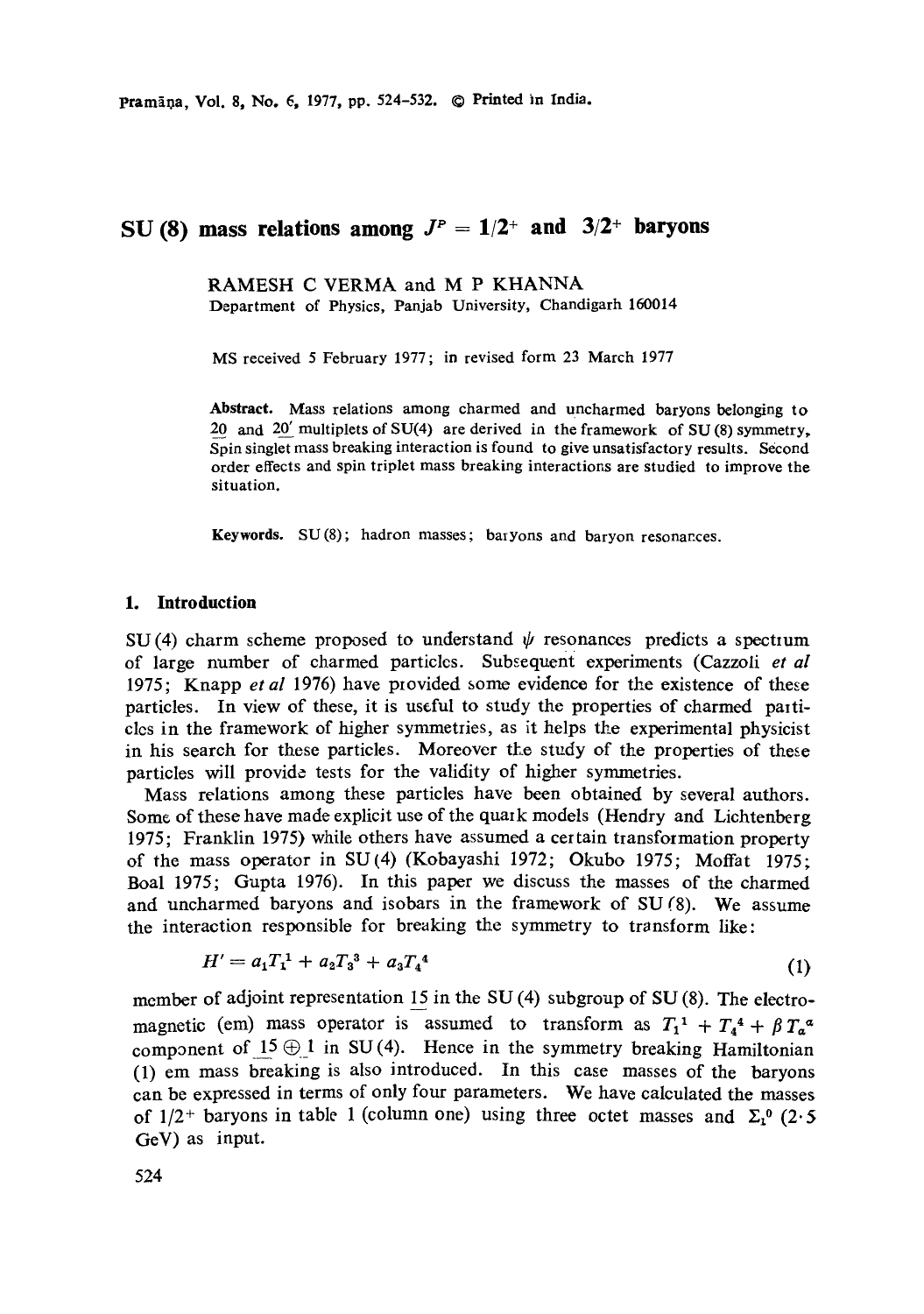| Spin structure                                                                                                                                                                                                                                                                                                                                                                                                | Mass breaking Hamiltonian. |                         |                                  |
|---------------------------------------------------------------------------------------------------------------------------------------------------------------------------------------------------------------------------------------------------------------------------------------------------------------------------------------------------------------------------------------------------------------|----------------------------|-------------------------|----------------------------------|
|                                                                                                                                                                                                                                                                                                                                                                                                               | Spin singlet               | Spin singlet            | Spin singlet $+$<br>Spin triplet |
| Number of parameters                                                                                                                                                                                                                                                                                                                                                                                          | Four                       | Seven                   | Seven                            |
| $SU(3)$ multiplet and particles                                                                                                                                                                                                                                                                                                                                                                               | (first order)              | (first order $+$ second | (first order)                    |
|                                                                                                                                                                                                                                                                                                                                                                                                               | (GeV)                      | order) (GeV)            | (GeV)                            |
| $B(6) \begin{cases} \sum_{1}^{2} + \\ \sum_{1}^{2} \\ \sum_{1}^{2} \\ \sum_{1}^{2} \\ \sum_{1}^{2} \\ \sum_{1}^{2} \\ \sum_{1}^{2} \\ \sum_{1}^{2} \\ \sum_{1}^{2} \\ \sum_{1}^{2} \\ \sum_{1}^{2} \\ \sum_{1}^{2} \\ \sum_{1}^{2} \\ \sum_{1}^{2} \\ \sum_{1}^{2} \\ \sum_{1}^{2} \\ \sum_{1}^{2} \\ \sum_{1}^{2} \\ \sum_{1}^{2} \\ \sum_{1}^{2} \\ \sum_{1}^{2} \\ \sum_{1}^{2} \\ \sum_{1}^{2} \\ \sum_{$ | 2.494                      | 2.494                   | $2 - 494$                        |
|                                                                                                                                                                                                                                                                                                                                                                                                               | 2.497                      | 2.497                   | 2.497                            |
|                                                                                                                                                                                                                                                                                                                                                                                                               | $2.500$ (input)            | $2.500$ (input)         | $2.500$ (input)                  |
|                                                                                                                                                                                                                                                                                                                                                                                                               | 2.619                      | 2.684                   | 2.684                            |
|                                                                                                                                                                                                                                                                                                                                                                                                               | 2.622                      | 2.687                   | 2.687                            |
|                                                                                                                                                                                                                                                                                                                                                                                                               | 2.745                      | 2.874                   | 2.874                            |
| $B(3)^*$ $\begin{cases} A_1^{'+} \\ B_{1/6}^{'} \\ B_{1/6}^{'} \end{cases}$                                                                                                                                                                                                                                                                                                                                   | 2.497                      | $2.260$ (input)         | $2.260$ (input)                  |
|                                                                                                                                                                                                                                                                                                                                                                                                               | 2.619                      | $2 - 315$               | $2 - 503$                        |
|                                                                                                                                                                                                                                                                                                                                                                                                               | 2.622                      | $2 - 508$               | 2.508                            |
| $B(3)$ $\begin{cases} \frac{S_2}{1} \\ \frac{S_3}{1} \\ \frac{S_4}{1} \end{cases}$                                                                                                                                                                                                                                                                                                                            | 3.924                      | $3 - 793$               | 3.793                            |
|                                                                                                                                                                                                                                                                                                                                                                                                               | 3.927                      | $3 - 796$               | 3.799                            |
|                                                                                                                                                                                                                                                                                                                                                                                                               | 4.049                      | 4.054                   | 4-043                            |
| mixing masses)                                                                                                                                                                                                                                                                                                                                                                                                |                            |                         |                                  |
| $m_{A\Sigma^0}$                                                                                                                                                                                                                                                                                                                                                                                               | $\bf{o}$                   | $-0.067$                | $-0.0015$                        |
| $m_{A_1}$ + $\Sigma_1$ +                                                                                                                                                                                                                                                                                                                                                                                      | $\bf{0}$                   | $-0.208$                | $-0.0015$                        |
| $m_{\rm E}$ , $n_{\rm E}$ , $n_{\rm E}$                                                                                                                                                                                                                                                                                                                                                                       | 0                          | $-0.112$                | $-0.0367$                        |
| $m_{\Sigma_1{}'+\Sigma_1{}^+}$                                                                                                                                                                                                                                                                                                                                                                                | $\bf{0}$                   | $-0.313$                | $-0.0382$                        |

Table 1. Masses of the charmed baryons  $J<sup>P</sup>$  (1/2<sup>+</sup>).

We find that if mass breaking interaction is taken to be spin singlet, the masses of all the forty baryons obey equal spacing rule. Mass relations for  $1/2$ <sup>+</sup> baryons do not agree with experimental values. Furthermore the states mixed due to SU (2) and SU(3) breaking *[i.e.*:  $\Lambda - \Sigma^0$  and  $B(3^*) - B(6)$ ] are predicted to be mass degenerate and mixing angles cannot be fixed.

Second order mass breaking is considered to improve the situation. We take second order mass breaking Hamiltonian to transform like

$$
H'' = b_1 T_{11}^{11} + b_2 T_{33}^{33} + b_3 T_{44}^{44} + b_4 T_{13}^{13} + b_5 T_{14}^{14} + b_6 T_{34}^{34}
$$
 (2)

component of 20<sup> $\pi$ </sup> and 84 representations at the SU(4) level. H<sup> $\pi$ </sup> is also assumed to be spin singlet. Resulting mass relations are given in section  $(2.1)$ . Agreement of these relations with experiment is good. Second order effects also remove the degeneracy between the mixed states, but predicts very large mixing angles, *i.e.,* 

$$
\theta_{\Lambda\Sigma^0} = \theta_{\Lambda_1'\Sigma_1} = \theta_{\Sigma_1\Sigma_1} = 30^\circ \tag{3}
$$

while these mixing angles are expected to be of the order of  $\sim 1^{\circ}$ .

To remove the discrepancies in the em mass relations obtained in  $SU(6)$ , Kuo and Yao (1965) suggested the inclusion of the em mass splitting due to magnetic interactions (Lichtenberg 1975) which transform as  $(8, 3)$  component of 35. SU $(3)$ breaking in the spin singlet interaction is about 100 MeV in the SU (6) symmetry and SU(6) breaking difference of the spin singlet and triplet interactions is also found to be at least that much (Franklin 1968).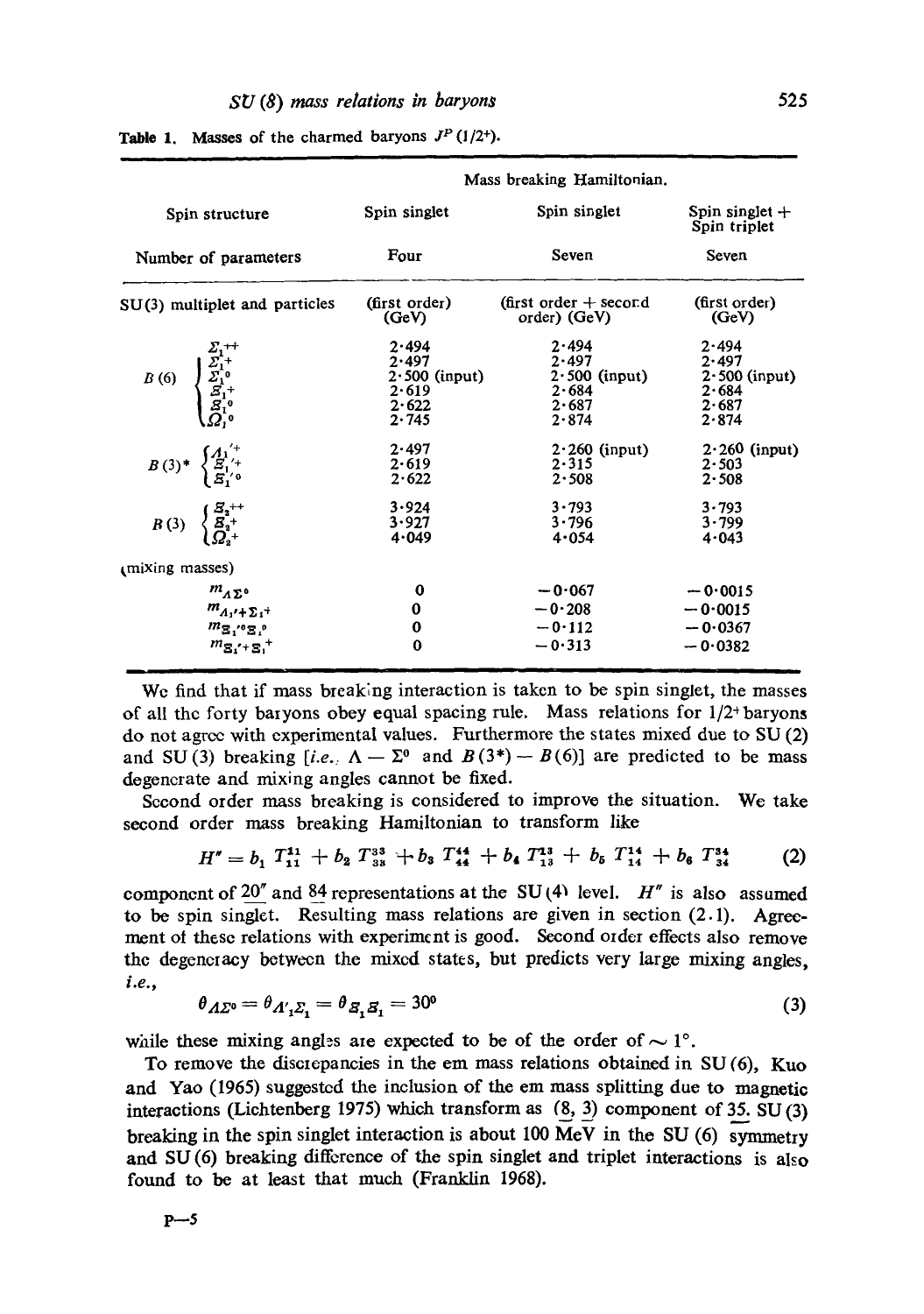### 326 *Ramesh C Verma and M P Khanna*

In view of these arguments, we include the spin triplet mass breaking contributions to the masses of the baryons. Wc obtain the well satisfied Cokman-Glashow relation and electromagnetically modified GMO mass sum rule for the uncharmed baryons. Various mass relations are given in section (2.2). We have used the particle symbol to denote its mass. Mass values of different charmed baryons and isobars are given in tables 1 and 2 respectively. Introduction of spin triplet mass breaking does not disturb the equal spacing rule for  $3/2^+$  baryons. We have also calculated the mixing angles between the mixed states in section (2.3).

### **2. Mass relations**

We assume the baryons  $(J<sup>P</sup> = 1/2<sup>+</sup>$  and  $3/2<sup>+</sup>$ ) to belong to the symmetric representation 120  $\equiv$  (20', 2) + (20, 4) in SU(8). When mass operator is assumed to transform like (15, 1) component of 63, we gct the various mass values of baryons given in table 1. Mixed states arc mass degenerate and mixing anglcs cannot be fixed.

#### *2.1. Second order effects*

Second order contributions are obtained from the following contractions:

$$
\vec{B}^{AB'C'}\,B_{ABC}\,M_B^B\,M_C^C\tag{4}
$$

where mass breaking Hamiltonian corresponds to 1232 representation of SU (8). Mass breaking Hamiltonians are taken to transform like  $(20''$ , 1) and  $(84, 1)$  components of 1232. It is found that  $(20'', 1)$  and  $(84, 1)$  components do not contribute to  $3/2^+$  and  $1/2^+$  baryons respectively. Thus the masses of  $1/2^+$  and  $3/2^+$ baryons are expressed in terms of seven and ten parameters respectively. We obtain ten mass relations  $(5, a-d)$  and  $(6, a-e)$  for  $3/2^{+}$  isobars. Thirteen mass relations for  $1/2^+$  baryons are given in  $(7, a-g)$  and  $(8, a-e)$ . With five octet masses,  $\Lambda'_3$ <sup>+</sup> (2.26 GeV) and  $\Sigma_1^0$  (2.5 GeV) as input we get different parameters for 1/2<sup>+</sup> baryons:

**Table 2.** Masses of the charmed isobars  $J^P$  (3/2<sup>+</sup>)

|      | $SU(3)$ multiplets and<br>Particles | Equal spacing rule<br>(four parameters)<br>(GeV)                 |
|------|-------------------------------------|------------------------------------------------------------------|
| D(6) | $***$<br>$\tilde{z}_1^1$            | 2.494<br>2.497<br>$2.500$ (input)<br>2.642<br>2.645<br>$2 - 790$ |
| D(3) |                                     | 3.760<br>3.763<br>3.908                                          |
| D(1) |                                     | 5.026                                                            |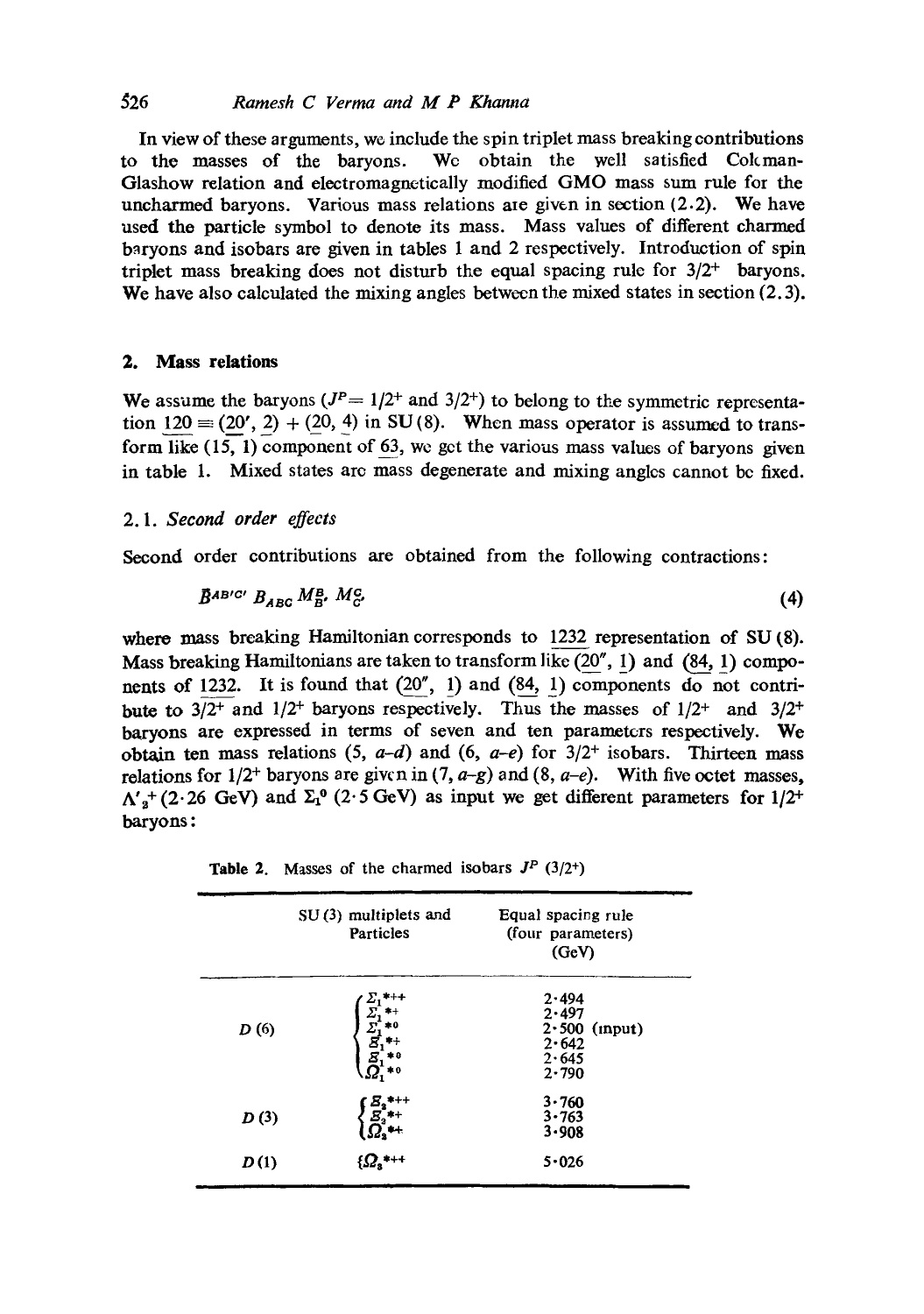$$
m_0 = 0.941
$$
 GeV,  $a_1 = -1.95$  MeV,  $a_2^0 = 0.186$  GeV,  
\n $a_3 = 2.34$  GeV,  $b_4 = 2.01$  MeV,  $b_5 = 0.405$  GeV,  
\n $b_6 = 0.422$  GeV.

Masses of  $1/2$ <sup>+</sup> baryons are given in table 1 (column two).

Second order contributions do not predict equal spacing rule for the  $3/2^+$  isobars, rather relate the discrepancies present in this rule in the following manner

$$
\Delta^{++} - \Delta^{-} = 3(\Delta^{+} - \Delta^{0}) \tag{5 a}
$$

$$
\Sigma^{*+} + \Sigma^{*-} - 2\Sigma^{*0} = \Delta^{+} + \Delta^{-} - 2\Delta^{0} = \Sigma_1^{*++} + \Sigma_1^{*0} - 2\Sigma_1^{*+} \qquad (5 b)
$$

$$
(\mathbf{\Sigma}^{*0} - \mathbf{\Sigma}^{*}) + (\Delta^0 - \Delta^{-}) = 2(\Sigma^{*0} - \Sigma^{*})
$$
\n
$$
(5c)
$$

$$
(\mathcal{E}_{2}^{*} + - \mathcal{E}_{2}^{*}) + (\Delta^{0} - \Delta^{-}) = 2(\Sigma_{1}^{*+} - \Sigma_{1}^{*0})
$$
\n(5 d)

$$
(\Omega_2^{*+} - \mathcal{Z}_2^{*+}) + (\Omega^- - \mathcal{Z}^{*-}) = 2(\Omega_1^{*0} - \mathcal{Z}_1^{*0})
$$
 (6 a)

$$
\Omega_1^{*0} + \Sigma_1^{*0} - 2\mathcal{E}_1^{*0} = \Omega^- + \Sigma^* - 2\mathcal{E}^{*-}
$$
 (6*b*)

$$
(\Omega^- \! - \! \Delta^-) = 3\left(\varXi^* - \Sigma^{*-}\right) \tag{6 c}
$$

$$
(\Omega_3^{*++}-\Omega^-)=3(\Omega_2^{*+}-\Omega_1^{*0})
$$
\n(6 d)

$$
\Omega_2^{*+} + \Sigma^{*-} - 2\,E_1^{*0} = E_2^{*+} + \Delta^{--} - 2\Sigma_1^{*0} \tag{6 e}
$$

Relation  $(5 a)$  has been obtained in SU $(3)$  symmetry consideration (Iwao 1965). We are unable to determine all the ten parameters for  $3/2$ <sup>+</sup> baryons as very less information exists concerning charmed isobars. Because of this masses of all the  $3/2$ <sup>+</sup> isobars cannot be calculated. In the absence of electromagnetic interactions, mass relations among various  $3/2$ <sup>+</sup> isomultiplets can be obtained simply by removing the charges in  $(6, a-e)$ .

In case of  $1/2$ <sup>+</sup> baryons, second order effects predict the following relations:

$$
3\left(\Lambda + \Sigma^0\right) = 2\left(\Sigma^- + P + \Sigma^0\right) \tag{7 a}
$$

$$
3(\Lambda_1' + \Sigma_1^+) = 2(\Sigma_1^0 + P + \Xi_2^{++})
$$
\n(7*b*)

$$
(\Omega_2^+ - \Sigma_2^+) + (\Sigma^- - \Sigma^-) = 2(\Sigma_1^0 - \Sigma_1^0) \tag{7 c}
$$

$$
\Omega_1^0 - \bar{Z}_1^0 = \bar{Z}_1^0 - \Sigma_1^0 \tag{7 d}
$$

$$
2(\Sigma_1^0 - \Sigma^-) = 2\,\mathbb{E}_2^+ + \mathbb{E}_1^0 - 3\,\mathbb{E}_1^{\prime\,0} \tag{7 e}
$$

$$
E^- - P = 2(\Sigma^- - N) \tag{7f}
$$

$$
E_2^+ - P = 2(\Sigma_1^0 - N) \tag{7 g}
$$

$$
\mathcal{Z}^0 - \mathcal{Z}^- - \Sigma^+ + \Sigma^- = N - P \tag{8 a}
$$

$$
\mathcal{Z}_2^{++} - \mathcal{Z}_2^{+} - \Sigma_1^{++} + \Sigma_1^{0} = N - P \tag{8 b}
$$

$$
\Sigma_1^{++} - \Sigma_1^{+} = \Sigma_1^{+} - \Sigma_1^{0} = \Sigma_1^{+} - \Sigma_1^{0}
$$
 (8 c)

$$
\Sigma^+ - \Sigma^0 = \Sigma^0 - \Sigma^- \tag{8 d}
$$

$$
3\left(\frac{S'}{1} + -\frac{S'}{1}\right) = 2(N-P) + 2(\Sigma^0 - \Sigma^-) + 3\left(\Lambda'_1 + -\Sigma_1^0\right) \tag{8 e}
$$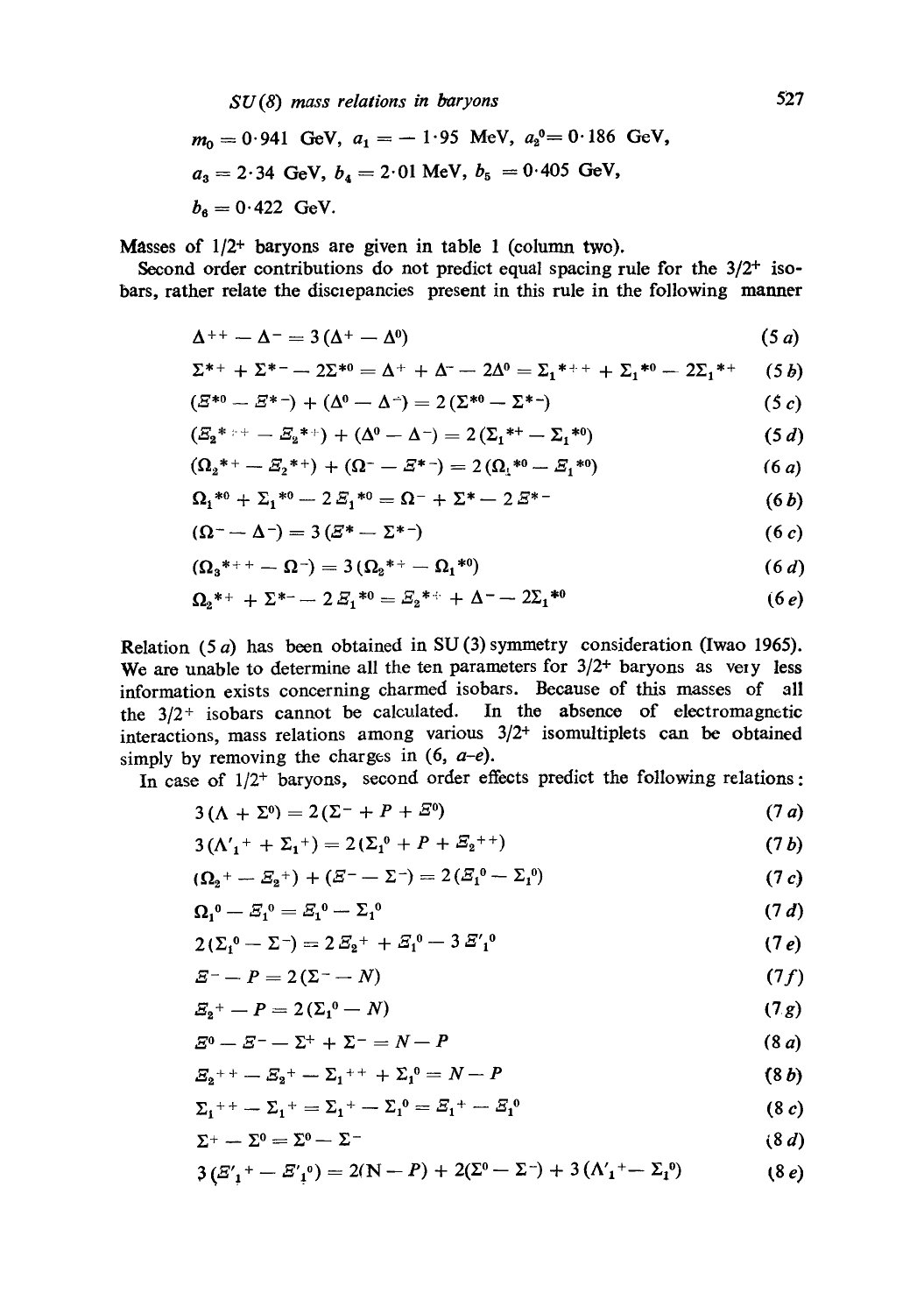In the absence of electromagnetic mass breaking we get:

$$
(\Omega_2 - \Sigma_2) + (\Sigma - \Sigma) = 2(\Sigma_1 - \Sigma_1)
$$
\n(9 a)

$$
\Omega_1 - \Xi_1 = \Xi_1 - \Sigma_1 \tag{9 b}
$$

$$
2(\Sigma_1 - \Sigma) = 2\,\Xi_2 + \Xi_1 - 3\,\Xi_1' \tag{9 c}
$$

$$
E + N = 2\Sigma \tag{9 d}
$$

$$
E_2 + N = 2\Sigma_1 \tag{9 e}
$$

$$
\Lambda_1' = \Sigma_1 \text{ and } \Lambda = \Sigma \tag{9f}
$$

Relations  $(9 a)$  to  $(9 e)$  are already obtained in charmed quark models (Hendry and Lichtenberg 1975). (9 f) and (9 g) are collapsed forms of GMO relation (12 b) and its charmed analog (12 c). This happens because of relation (9 f) which is unsatisfied experimentally. The relation  $(9 f)$  exists, because in the absence of electromagnetic interactions, second order effects in SU(8) are unable to remove degeneracy between  $\Lambda'_1\Sigma_1$  and  $\Lambda$ - $\Sigma$ . This fact is also reflected in (14) where  $m_{A_1{}^{\prime}+}\Sigma_1{}^{\prime} = m_{A_2{}^{\circ}}$  *i.e.*,  $\Lambda'_1 \Sigma_1{}^{\prime}$  mixing is purely electromagnetic in origin.

Relation (8  $a$ ) is the well known Coleman-Glashow relation and (8  $a$ ) is GMO mass sum rule modified electromagnetically. Second order effects also remove the mass degeneracy between the mixed states. Mixing masses are calculated to be

$$
m_{\Lambda\Sigma^0}=\sqrt{3}/2\left(\Lambda-\Sigma^0\right);~m_{\Lambda'_1+\Sigma_1^+}=\sqrt{3}/2\left(\Lambda'_1{}^+-\Sigma_1{}^+\right);~m_{\Sigma'_1\Sigma_1}=\sqrt{3}/2\left(\Sigma'_1-\Sigma_1\right)
$$

so that

$$
\theta_{A\Sigma^{0}} = \theta_{A_{1} + \Sigma_{1}^{+}} = \theta_{\mathcal{B}_{1}^{'}\mathcal{B}_{1}} = 30^{\circ} \tag{10}
$$

which are too large.

#### 2.2. *(Spin singlet G spin triplet) mass breaking interaction*

Spin triplet mass breaking Hamiltonian transforms like (15, 3) components of 63. In SU(4) sub group, it is taken as  $a'_1T_1^1 + a'_2T_3^3 + a'_3T_4^4$  member of 15. Here the masses of  $1/2^+$  baryons are expressed in terms of seven parameters which are evaluated to be

$$
m_0 = 0.930 \text{ GeV}, a_1 = -8.6 \text{ MeV} \ a_2 = 0.345 \text{ GeV}, a_3 = 2.250 \text{ GeV}
$$

$$
a_1' = 5.3 \text{ MeV}, a_2' = -0.127 \text{ GeV}, a_3' = -0.262 \text{ GeV}.
$$

With both the spin singlet and spin triplet mass breakings the following results are obtained,

- (1) Relations (7, *a-e),* (8, *a-d)* are maintained.
- (2) In addition we get:

$$
\Sigma_1^+ - \Sigma_1^0 = \Sigma^+ - \Sigma^0 \tag{11 } a
$$

$$
S_2^{+} + - S_2^{+} = S^0 - S^- \tag{11 b}
$$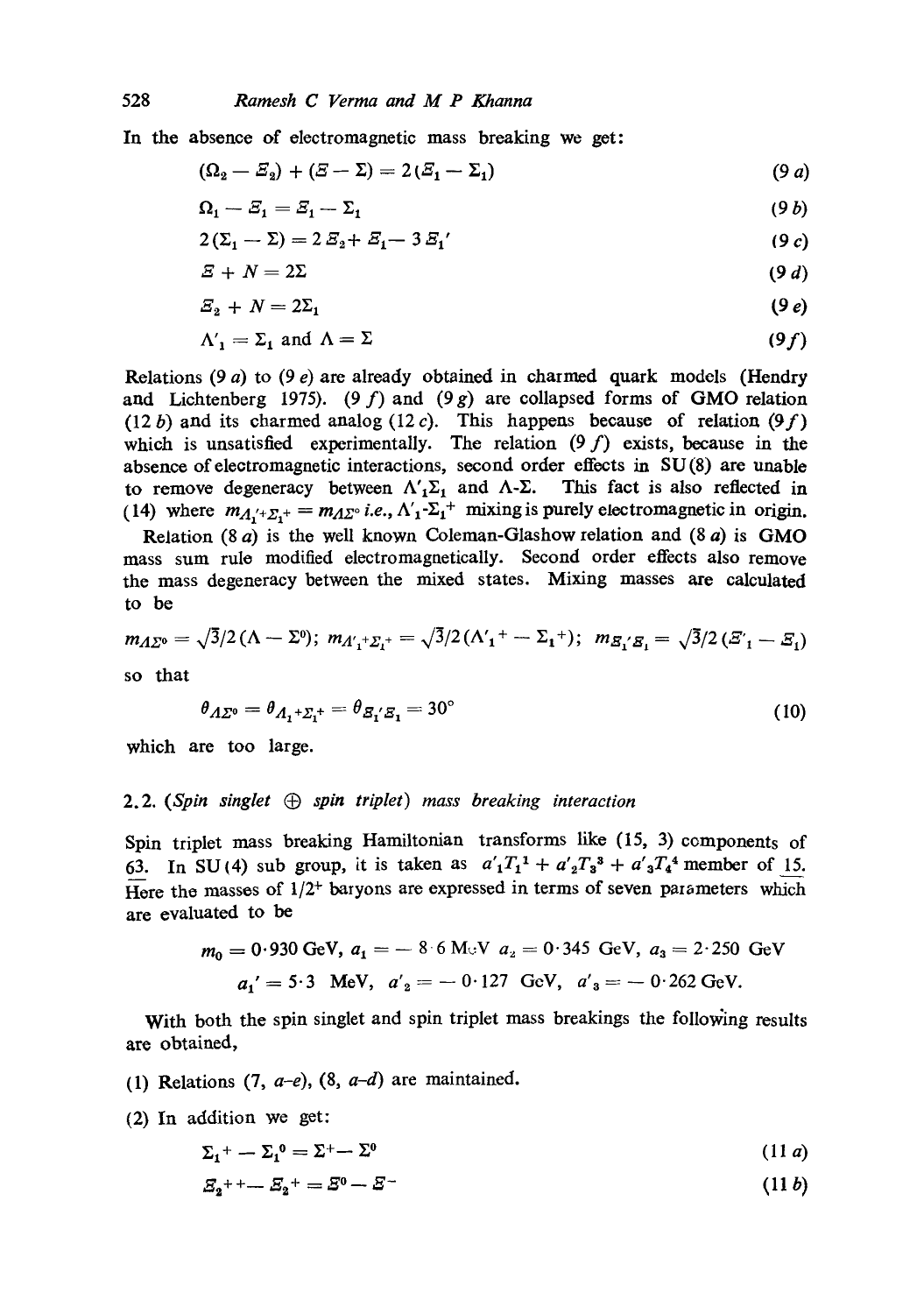*SU (8) mass relations in baryons* 529

$$
3(S'_{1} + -S_{1}^{0}) = 5(S^{0} - S^{-}) + (P - N)
$$
\n(11 c)

$$
2(S_1^0 - \Sigma_1^0) = (S^0 - N). \tag{11 d}
$$

Note that the Coleman-Glashow relation and the modified GMO sum rule are again obtained. In the absence of em interactions, relations  $(9a)$  to  $(9c)$  are repeated. In addition we get:

$$
2(S_1 - \Sigma_1) = (S - N). \tag{12 a}
$$

$$
3\Lambda + \Sigma = 2(N + \mathcal{E}) \tag{12 b}
$$

$$
3\Lambda'_1 + \Sigma_1 = 2(N + \mathcal{Z}_2). \tag{12c}
$$

Inclusion of spin triplet interaction does not disturb equal spacing rule for  $3/2$ <sup>+</sup> isobars because spin triplet mass breaking contributions are not independent of that of spin singlet breaking. Masses of 20 isobars are expressed in terms of four parameters. Effective parameters are evaluated to be:

$$
m_0 = 1.232
$$
 GeV,  $A_1 = 9$  MeV.  $A_2 = 0.435$  GeV,  
 $A_3 = 3.790$  GeV.

various mass relations are

$$
\Omega_3^* - \Omega_2^* = \Omega_2^* - \Omega_1^* = \Omega_1^* - \Omega. \tag{13 a}
$$

$$
\Omega - \Xi^* = \Xi^* - \Sigma^* = \Sigma^* - \Delta \tag{13 b}
$$
\n
$$
= \Xi_1^* - \Sigma_1^* = \Omega_1^* - \Xi_1^* = \Omega_2^* - \Xi_2^*
$$
\n
$$
\Delta^{++} - \Delta^+ = \Delta^+ - \Delta^0 = \Delta^0 - \Delta^- = \Sigma^{*+} - \Sigma^{*0}
$$
\n
$$
= \Sigma^{*0} - \Sigma^{*-} = \Xi^{*0} - \Xi^{*-} = \Sigma_1^{*++} - \Sigma_1^{*+}
$$
\n
$$
= \Sigma_1^{*+} - \Sigma_1^{*0} = \Xi_1^{*+} - \Xi_1^{*0} = \Xi_2^{*++} - \Xi_2^{*+} \tag{13 c}
$$

Because mass relations are identical with or without the spin triplet mass breaking. Hence for both the cases we give the masses of  $3/2^+$  isobars in a single column of table 2.

## *2.3. Mixing angles*

In the 20' multiplet of SU (4)  $\Lambda$  and  $\Sigma^0$  of octet are mixed due to SU (2) breaking and  $B(3^*)$  is mixed with the states of  $B(6)$  *via* SU(3) breaking. SU(2) mixing is expected to be small (of the order of em breaking), while SU (3) mixing may be larger. These mixing effects are expected to be negligible therefore we have not considered them in determining mass relations. But for the sake of completeness we have calculated the mixing angles. Considering mass breaking due to both the spin singlet and spin triplet interactions, we get the following mixing masses:

$$
m_{\Lambda\Sigma^0} = m_{A'_1+ \Sigma_1^+} = \frac{1}{\sqrt{12}} (P - N + \Sigma^- - \Sigma^0) = 1.53 \text{ MeV}.
$$
  

$$
m_{\Sigma'_1{}^0 \Sigma_1{}^0} = \frac{1}{\sqrt{12}} (\Sigma^0 - N - 2(\Sigma^+ - P)) = -36.71 \text{ MeV}.
$$
  

$$
m_{\Sigma'_1{}^+ \Sigma_1{}^+} = \frac{1}{\sqrt{12}} (P - \Sigma^- - 2(\Sigma^+ - \Sigma^0)) = -38.24 \text{ MeV} \qquad (14)
$$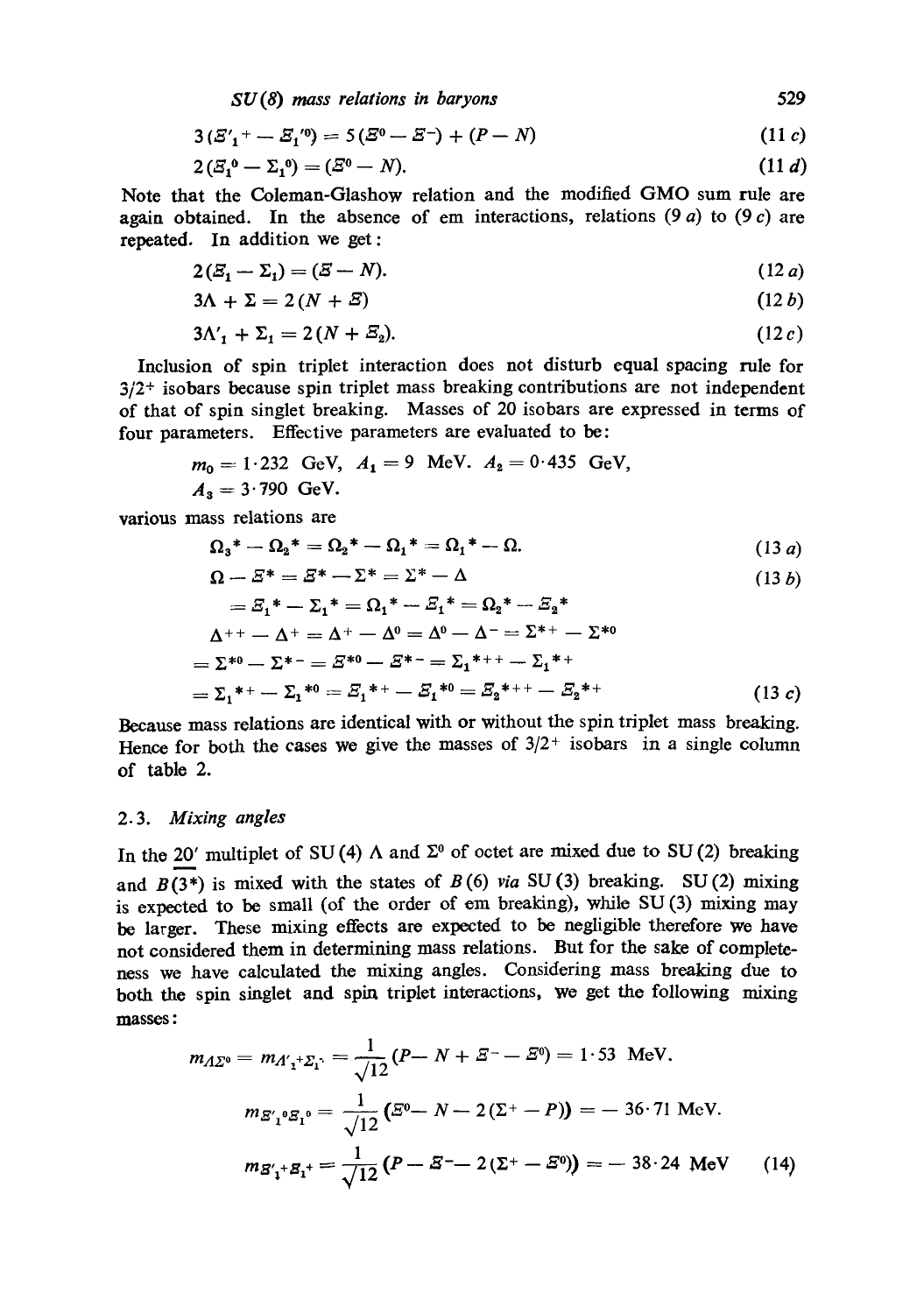using the mass values given in column 3 of table 1 we get:

$$
\theta_{A\Sigma^0} = 1^\circ, 4'; \ \theta_{A_1' + \Sigma_1^+} = 0^\circ, \ 22'; \ \theta_{\Sigma_1' \Sigma_1} \sim 10^\circ \ 6' \tag{15}
$$

 $\theta_A$ <sub>770</sub> = 1°, 4' has been obtained in the SU (3) symmetry framework (Carruthers 1966).

#### **3. Discussions and conclusions**

We see that SU(8) symmetry does not predict satisfactory results if mass breaking is attributed to spin singlet interaction alone. Relations for  $1/2$  baryons are too strong to be true. Second order *effects* definitely seem to improve the results but predict very large mixing angles of the mixed states. When mass breaking due to spin triplet interaction is included in first order, SU (8) predicts well satisfied relations and small mixing angles. *Hence we* may expect mass relations among charmed baryons also to be true. Any discrepancies present in the relation can be removed by further considerations of second order effects. Knowledge of the mass of one charmed baryons in 20 and of the two in case of 20' multiplet will provide the masses of all the other charmed baryons and isobars. Recently a charmed antibaryon state has been observed (Knapp 1976) at 2.26 GeV decaying to  $\bar{\Lambda} \pi^- \pi^- \pi^+$ . Another state decaying to the first one and a positive pion has also been observed at 2.5 GeV. Assuming first state to be  $\overline{A_1}'$  and second one to be either  $\overline{\Sigma}_1^{*0}$  (3/2<sup>+</sup>) or  $\overline{\Sigma}_1^0$  (1/2<sup>+</sup>) we have calculated masses of charmed baryons given in tables 1 and 2.

Quark models (Hendry and Lichtenberg 1975; Franklin 1975) do not give well known Gcll-Man Okubo octet mass sum rule and equal spacing rule for decimet without additional assumptions. Both the relations follow, when the two body interaction is assumed to satisfy:

$$
Dsp = \frac{1}{2}(Dss + D_{\rm PP})\tag{16}
$$

where  $D_{ij}$  is the two body interaction energy between the i and j quark in triplet state. Extension of this assumption to

$$
D_{ij} = \frac{1}{2}(D_{ii} + D_{j}) \qquad i, j = p, n, s, c \qquad (17)
$$

leads to further relations among charmed baryons, *e.g.*, equal spacing rule for 20 multiplet and analog of GMO relation  $(12 c)$ . No particular reason can be given to justify this assumption, except that it represents a simple form of symmetry breaking. In SU (8) symmetry framework, we have derived relations similar to those obtained in quark models, only by assuming a certain transformationc haracter of the mass breaking interaction. Our relations are modified electromagnetically since we have introduced em breaking also. If em breaking is neglected, the relations (9 a), (9 b), (9 c), (12 b) and (12 c), among isomultiplets of 20' have been already obtained within the framework of quark model in broken SU (8) symmetry. The relation (12) is new. However this relation has been derived in quark-diquark model (Lichtenberg  $1975b$ ),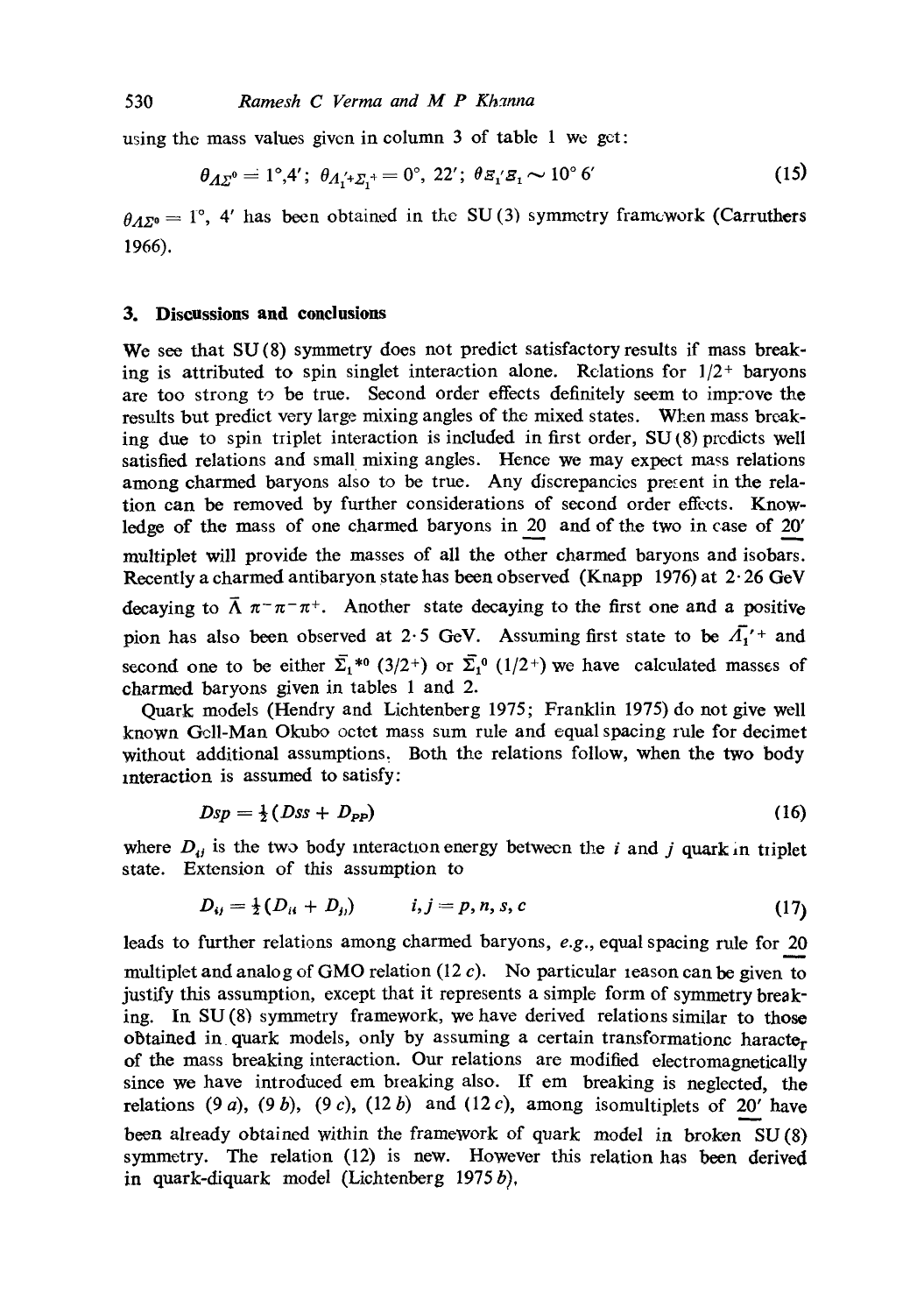In case of 20" baryons, inclusion of second order effects also gives all the relations obtained in quark models. If em breaking is neglected it gives two relations:

$$
E + N = 2\Sigma
$$
  
\n
$$
E_2 + N = 2\Sigma_1
$$
\n(18)

which are collapsed form of GMO relation  $(12 b)$  and its charmed analog  $(12 c)$ . For 20-multiplet, second order effects relate the violations of the equal spacing rule. But inclusion of spin triplet interaction does not disturb equal spacing rule for 20 isobars.

If the mass breaking operator  $M_B^A$  transforming as 63 of SU (8) is considered up to all orders, then it is seen that for arbitrary powers of  $M_B^A$ , we can at most have the following three distinct baryons contractions.

BABC' BABC M<sup>C</sup><sub>C</sub>, BABIC' B<sub>ABC</sub> M<sub>B</sub>, M<sub>C</sub><sup>C</sup>, BA'B'C' B<sub>ABC</sub> M<sub>A</sub>, M<sub>B</sub>, M<sub>C</sub><sup>C</sup></sup>

These correspond to 63, 1232 and 13104 representations of SU(8), presentin the direct product:

$$
120^* \otimes 120 = 1 \oplus 63 \oplus 1232 \oplus 13104 \tag{19}
$$

We have not considered the contributions of 13104 as it will lead to the introduction of large number of additional parameters in the Hamiltonian. This deftnitely does not lead to any useful mass relations to compare with experiment.

Like em mass splitting (Sakita 1964), if we assume general mass breaking Hamiltonian to be of the current  $\otimes$  current form, which transforms like

$$
63 \odot 63 = 1 \oplus 63_s \oplus 63_A \oplus 720 \oplus 945 \oplus 945^* \oplus 1232
$$
 (20)

Then representations common in the two direct products (19) and (20) will contribute to the mass splitting terms of the baryons. Natural candidates then are 1, 63 and 1232. Hence 13104 is neglected.

In summary we have extended the usual SU (6) (Pais 1966) to SU (8), thereby incorporating *new* quantum number charm. We see that mass relations obtained in the framework of  $SU(8)$  are well satisfied even though the  $SU(8)$  is very badly broken symmetry. Yet one may feel that breaking mechanism is systematic and there may be some deeper reason which explains why perturbation theory works well in such a badly broken higher symmetries (Hendry and Lichtenberg 1975). If a few charmed baryons are found, mass relations obtained can be employed to confirm whether SU (8) symmetry is a worthwhile symmetry scheme.

#### **Acknowledgement**

One of us (RCV) would like to thank CSIR, New Delhi, for the financial support.